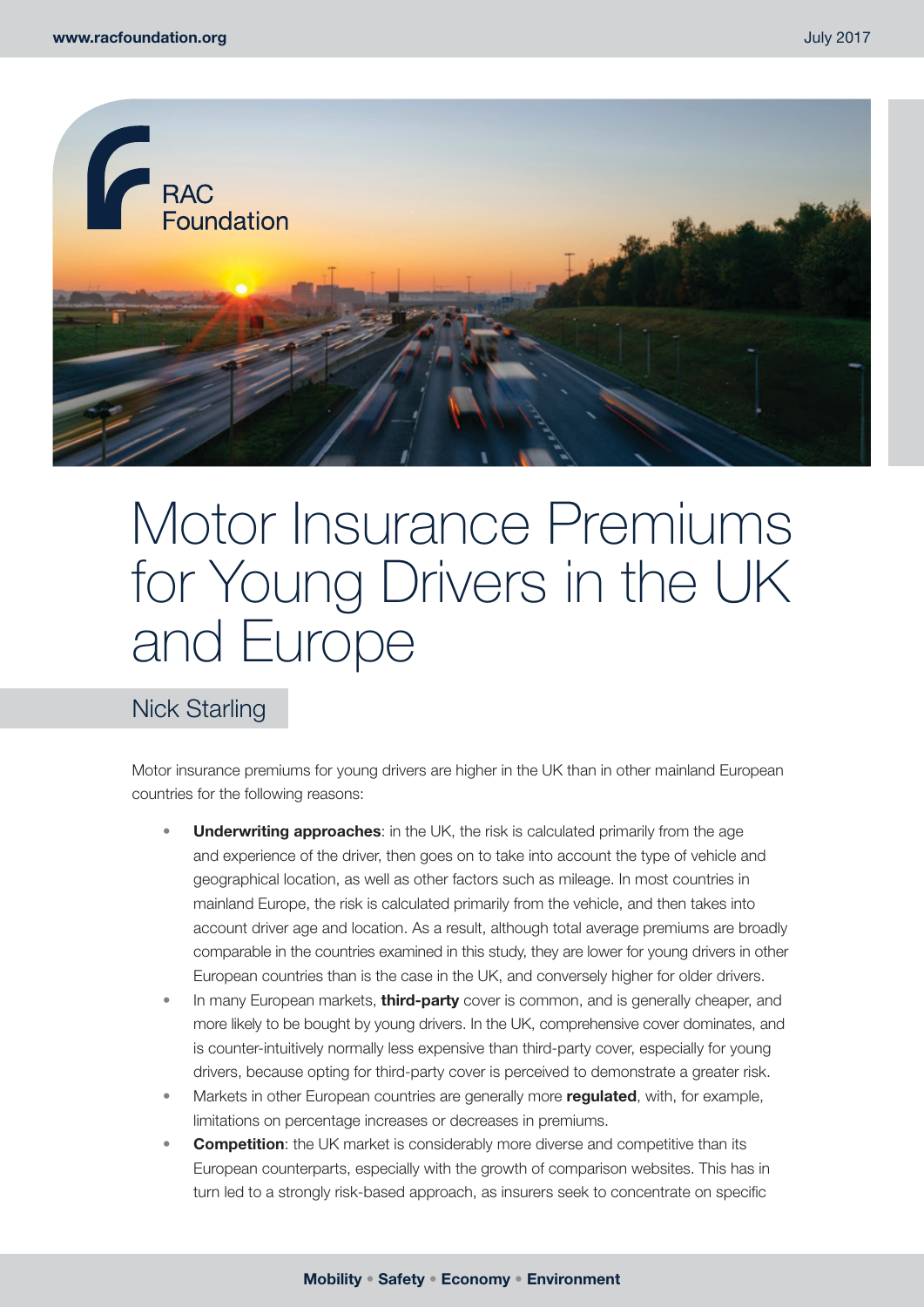sectors of the market. As the risks associated with young drivers are considerably higher than those for the driving population as a whole, the differentials between young and older drivers are greater in the UK.

- The major component of young driver premiums is the **cost of personal injury claims**. Personal injury awards, particularly for catastrophic and severe injuries, are considerably higher in the UK than elsewhere in Europe, and will rise further owing to the recent reduction in the discount rate used to calculate personal injury awards.
- Although the UK has a good road safety record overall, there is a comparatively larger exposure of young drivers in the driving population as a whole in the UK. In addition, the **minimum driving age** is 17, rather than 18 as in most other countries.

The only country with published data for young drivers is the UK, so no comparable information are available for the actual premiums paid.

The following countries have been selected as the basis for this study: France, Germany, Italy, the Netherlands, Sweden, Spain and the UK. France, Germany, Italy, Spain and the UK together constitute 67% of the motor market in Europe. The Netherlands and Sweden are countries with comparable road casualty rates to the UK. Detailed insurance data are available for France, Germany, Sweden and the UK.

This study analysed a broad range of published data from various sources in the UK and the rest of Europe. Good data are available from organisations such as the ABI (Association of British Insurers), the European Transport Safety Council, Insurance Europe, PACTS (the Parliamentary Advisory Council for Transport Safety) TRL (the Transport Research Laboratory), and the UK Office for National Statistics. However, there are limitations as to how the data can be used for comparative analysis. This is because different countries use a variety of criteria in their collection of data and their requirements for it to be reported. The data used in this study therefore gives only a broad indication of such issues as premium prices, costs of claims and road safety outcomes, but these metrics are in most cases not directly comparable.

# Average motor premiums

The first step in the analysis was to establish average motor premiums in each country. This is not straightforward. Whereas in the UK comprehensive cover is common, in many other countries in Europe the cover is split into third party, fire and theft on the one hand, and material damage on the other. A lower premium can be paid if only the former is chosen; counter-intuitively, in the UK third-party cover – especially for young drivers – is often more expensive as it is seen by many insurers as indicative of a higher risk.

It is also difficult to determine the number of licensed drivers and number of vehicles in each country. The data below are derived from the number of vehicles per head of population and the gross written premium for each country, from the Insurance Europe publication, *European Motor Insurance Markets*,<sup>1</sup> using 2013 figures. However, what these data cover varies from country to country, both in terms of motor vehicle and user classification (whether personal or commercial). Some figures include powered two-wheelers, especially in southern European countries, where moped and motorbike usage by young people is higher than in northern Europe. This study is concerned with the costs for young car drivers only.

<sup>1</sup> Insurance Europe (2015). *European Motor Insurance Markets*. Accessed 23 May 2017 from [http://docplayer.net/11142212-European-motor](http://docplayer.net/11142212-European-motor-insurance-markets.html)[insurance-markets.html](http://docplayer.net/11142212-European-motor-insurance-markets.html)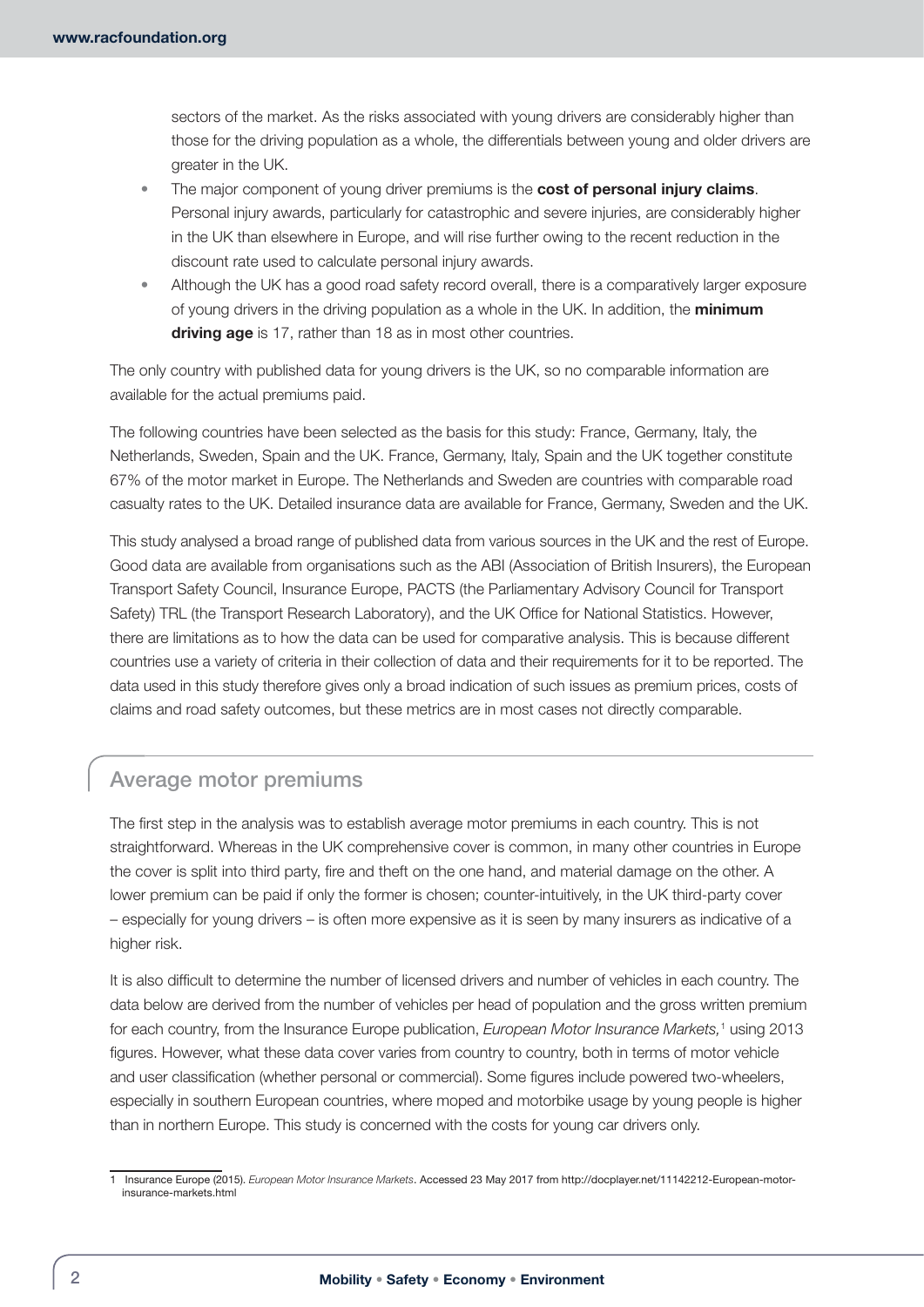*Actual* premiums are often different from *quoted* premiums: the latter are often widely derived via mystery shopping, which rarely takes account of, for example, no-claims discounts. As far as can be ascertained, only the ABI publishes figures for actual average premiums on a regular basis: the 2016 figure is £462 per annum for all drivers, including tax.<sup>2</sup> The French insurance industry has recently published figures showing that the average cost of a third-party insurance policy in 2016 was €445 a year; and the average cost of a comprehensive policy was €850.<sup>3</sup> These figures exclude young drivers with no prior insurance record. Similarly, and also as far as can be ascertained, mystery shopping has been carried out in the UK, but not elsewhere in Europe.

Mystery shopping in the UK is only possible because of the large number of comparison websites and the fact that most products are bought – or at least researched – online. Different sets of data can be inputted to model various scenarios and retrieve quotes from a number of companies. However, this approach has its drawbacks. Anti-fraud measures, including the requirement to input driving licence details, makes analysis by someone other than the person actually seeking insurance difficult (these exercises are normally carried out by the companies themselves). Such exercises invariably produce a highly theoretical price: the first-time, on-the-road price, and taking no account of, for example, no-claims discounts. Thus these mystery shopping exercises have given substantially higher estimates for young driver premiums than analyses using actual data, such as those carried out by the ABI.

Mystery shopping is more of a challenge in other European countries, where there are few if any comparison websites, fewer transactions are online, and many policies are bought direct from insurance companies or via agents or brokers. For these reasons no such research was undertaken for this study.

Using the data published by Insurance Europe, it is possible to derive a figure for average annual premiums for all drivers, using 2013 data. As noted above, these figures are not directly comparable, and cover more than cars. The figures combine third-party and material damage (i.e. comprehensive), and include tax, as follows:

| <b>Country</b> | <b>Premium</b> |
|----------------|----------------|
| France         | €490           |
| Germany        | €520           |
| Italy          | €416           |
| Netherlands    | €550           |
| Spain          | €370           |
| Sweden         | €610           |

N.b. In the UK the ABI average figure for 2013 was £3704

The more recently calculated figure for France noted above would appear to indicate that these figures are underestimates, and also that there is a considerable price difference between third-party and comprehensive cover. A direct comparison with the UK is also difficult, due to the changes in the exchange rate over the last few years. It can nevertheless be seen that premiums in the UK are towards the upper end of premiums in the countries studied.

<sup>2</sup> ABI (Association of British Insurers) (2017). *Motor insurance premiums reach highest recorded levels*. Press release, 3 February. Accessed 23 May 2017 from<https://www.abi.org.uk/news/news-articles/2016/12/motor-insurance-premiums-reach-highest-recorded-levels/>

<sup>3</sup> Figures quoted in [https://www.french-property.com/news/money\\_france/cost\\_car\\_insurance/](https://www.french-property.com/news/money_france/cost_car_insurance/) 4 <https://www.abi.org.uk/news/industry-data-updates/2013/12/abi-average-motor-insurance-premium-tracker-launch-statistics/>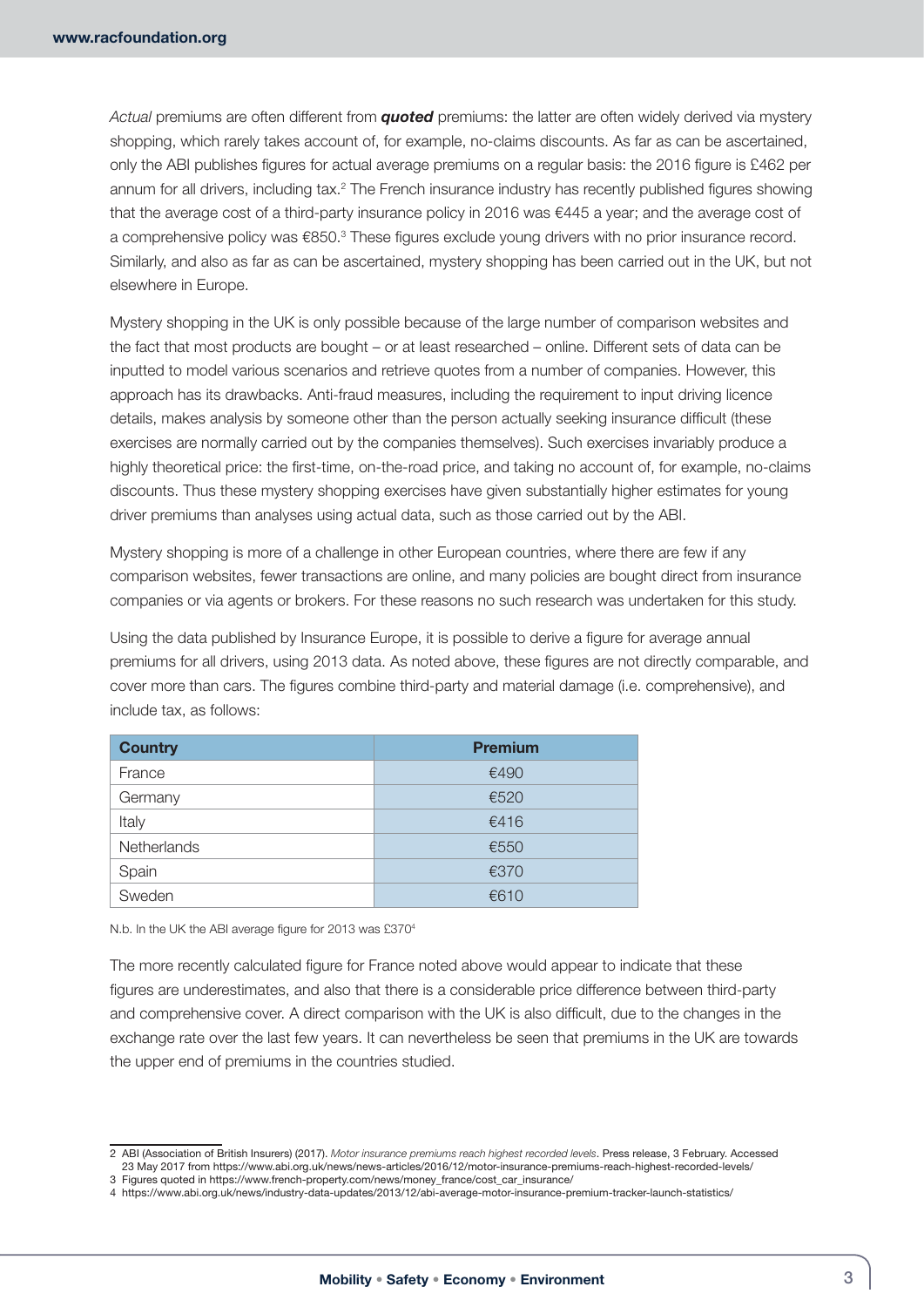The data do not allow a similar exercise to be carried out for young driver premiums. Only in the UK has work been published specifically on young drivers. The ABI has published an average premium for 18- to 20-year-olds of £972.<sup>5</sup> An updated figure of £993 was given in oral evidence to the House of Commons Petitions Committee and Transport Committee. <sup>6</sup> Recent research by a comparison website put the average (cheapest) first quote for a 17-year-old driver at £2,232.7 However, as noted above, actual premiums are often different from quoted premiums, and this figure only represents the highest-risk, first-on-the-road price, at an age before which most European countries allow unaccompanied driving. If a young driver has no claims, then premiums can in some cases start to reduce swiftly, particularly with telematics products (i.e. insurance policies which depend on the fitting of telematics technology to the vehicle, or the use of a phone app), where the risk can be accurately measured; premiums can reduce by up to 60% on renewal. Some telematics products can be up to 25% cheaper, provided that the young driver signs up to intensive monitoring, and/or has a parent or guardian as an additional named driver on the policy.<sup>8</sup> Policies can also be cheaper if the driver chooses a higher excess: i.e. the amount the driver pays before the claim covers the rest of the cost.

All countries apply some form of tax to insurance products. In the UK this is Insurance Premium Tax. First introduced at 2.5% in October 1994, it has risen substantially in recent years: to 4% in 1997/8, 5% in July 1999, 6% in 2011, 9.5% in 2015/16 and 10% in 2016/17. It is 12% as of June 2017. Although this is still lower than in some other European countries, it has a bigger impact on young drivers, whose premiums are higher.

Throughout Europe, motor insurance has generally not made a profit in recent years. Combined ratios – the total of losses incurred and expenses as a percentage of the total of premiums received – averaged 98.7% across Europe in 2013; in other words, €98.7 was paid out in claims and expenses for every €100 premium. In Germany that year it was 104%; France and the Netherlands registered 102%. Both Spain and Italy made a small surplus. The UK made a loss of £53 million (with an average combined ratio of 100.3%). In 2015, UK insurers made an underwriting profit of £33 million – the first since 1994.

A more detailed breakdown of insurance premiums is given in Appendix A.

# Underwriting approaches

Motor underwriting uses a number of factors to determine the overall risk, and hence the premium. The price is set according to the potential cost of claims, which may be for replacement or repairing physical damage to the vehicle, and can included associated costs such as replacement hire vehicles; and thirdparty claims – which can be for either physical damage or personal injury (or both).

Claims costs for loss and physical damage to vehicles, and for replacement hire vehicles, are broadly comparable across Europe: although there is some variation in cost, there are not the large differences seen in personal injury compensation awards. The former claims costs were not therefore analysed in this study.

<sup>5</sup> ABI (2015). *New ABI data shows why age is a factor in the price of car insurance*. Accessed 24 May 2017 from [https://www.abi.org.uk/news/](https://www.abi.org.uk/news/news-articles/2015/07/new-abi-data-shows-why-age-is-a-factor-in-the-price-of-car-insurance/) [news-articles/2015/07/new-abi-data-shows-why-age-is-a-factor-in-the-price-of-car-insurance/](https://www.abi.org.uk/news/news-articles/2015/07/new-abi-data-shows-why-age-is-a-factor-in-the-price-of-car-insurance/)

<sup>6</sup> *Oral Evidence taken before the Petitions Committee and Transport*

*Committee*, HC 840 Session 2016–17, 28 February 2017. Accessed 24 May 2017 from [http://data.parliament.uk/writtenevidence/](http://data.parliament.uk/writtenevidence/committeeevidence.svc/evidencedocument/petitions-committee/the-cost-of-car-insurance-for-young-people/oral/48201.pdf) [committeeevidence.svc/evidencedocument/petitions-committee/the-cost-of-car-insurance-for-young-people/oral/48201.pdf](http://data.parliament.uk/writtenevidence/committeeevidence.svc/evidencedocument/petitions-committee/the-cost-of-car-insurance-for-young-people/oral/48201.pdf)

<sup>7</sup> Gocompare.com (2015). *£6,768 – the cost of getting young drivers on the road*. Press release, 12 January. Accessed 24 May 2017 from [www.](http://www.gocompare.com/press-office/2015/01/cost-of-getting-on-the-road) [gocompare.com/press-office/2015/01/cost-of-getting-on-the-road](http://www.gocompare.com/press-office/2015/01/cost-of-getting-on-the-road)

<sup>8</sup> *Oral Evidence taken before the Petitions Committee and Transport Committee*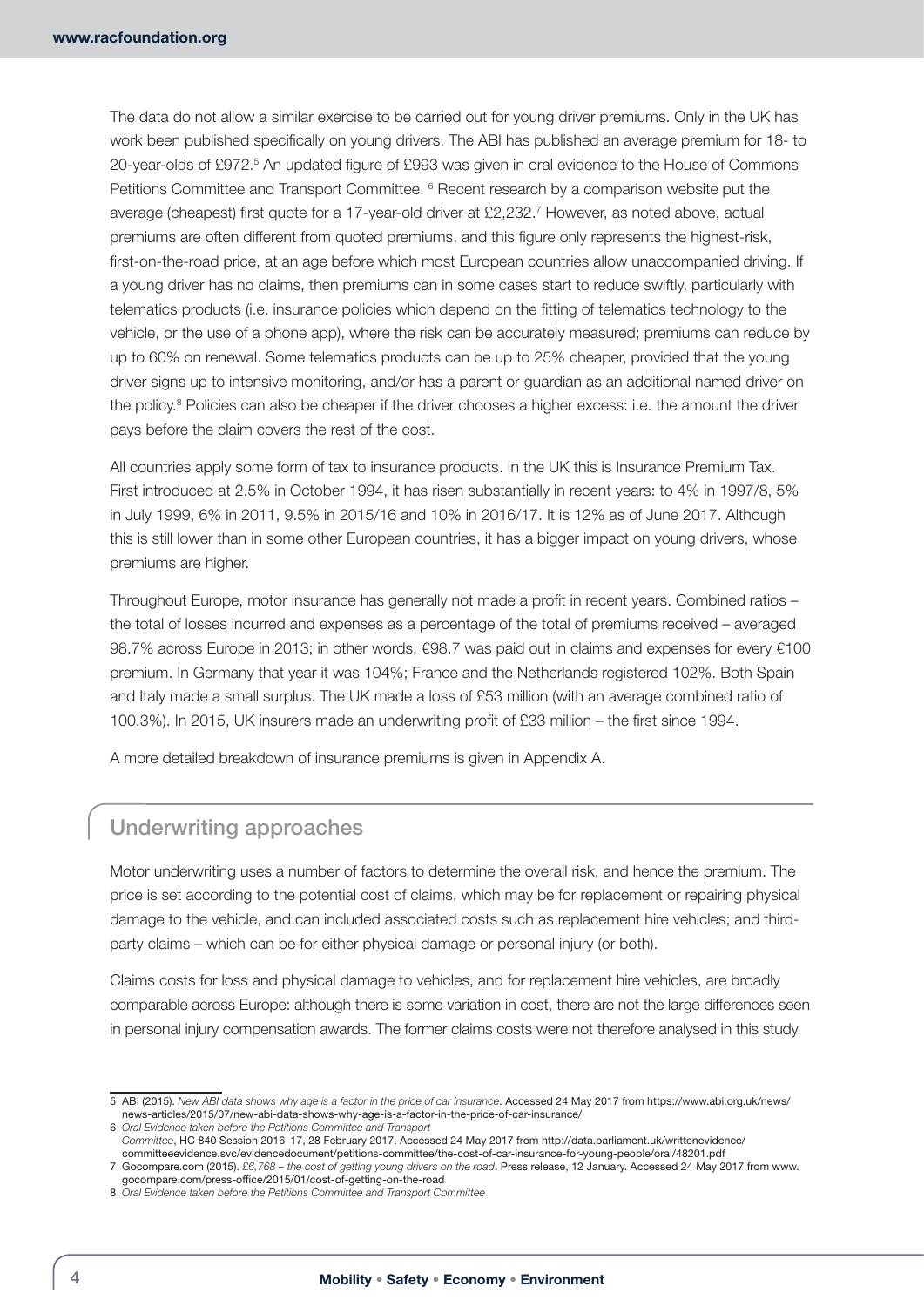Common underwriting criteria, used in all countries, take into account the make, age and safety of the vehicle, and assess the driver, using:

- group rating schemes and Euro NCAP (European New Car Assessment Programme) star ratings;
- the age and occupation of the driver(s);
- the mileage driven;
- the geographical location of the vehicle owner;
- other factors, such as where the car is kept overnight; and
- the record of claims made.

However, countries have differing approaches to the weighting of these criteria, depending on market conditions, and regulatory and legal systems.

In the UK, the age and experience of the driver is a key loading factor in the premium. It is usual for policies to be for named drivers only. Geographical location is also important, as there is wide variation in claims rates throughout the UK. Other factors are then taken into consideration.

In most other countries in Europe, by way of contrast, the main focus is the vehicle, with variations then being applied according to the age of the driver and other factors. In many cases the policy is not restricted to named drivers. This approach tends to lead to much smaller price variations across the age range, partly for historic reasons, and in some cases owing to regulatory requirements.

Data on the approach to underwriting, and regulatory controls on it, were obtained from France, Germany, Sweden and the UK. Some of it is published through trade associations: the remainder was derived from personal information from contacts familiar with the relevant markets.

#### France

Social issues are important in this large, predominantly rural, country. The premium is focused first on the type of vehicle, and then on the age of those driving it. Geographical location may be taken into account, at the discretion of the insurer. Premiums tend to be higher in cities.

Young driver premiums are regulated.<sup>9</sup> There is a formal system of reductions in premium, with a small noclaims bonus system. For a young driver with no accidents, the first year attracts an additional premium of 100%, the second 50%, then 25%, and in the fourth year there is no additional premium. If the driver has no accidents during this time, a 'bonus–malus coefficient' is applied to the whole premium, effectively reducing it by 5% each year. For a reference premium of €500 this gives a sequence of €1,000, €712.50, €562.50 and €425. The year two figure is derived by applying the coefficient of 0.95 to the premium of €750, the year three by applying 0.90 to the premium of €625, and so on. The reduction rate is faster for drivers who have had a driving licence for over three years, but have not been insured during that time.

The coefficient is raised by 25% for an at-fault accident, and there is a limit to the increase even in the event of multiple accidents.

<sup>9</sup> For details see the regulations published at <https://www.service-public.fr/particuliers/vosdroits/N19812>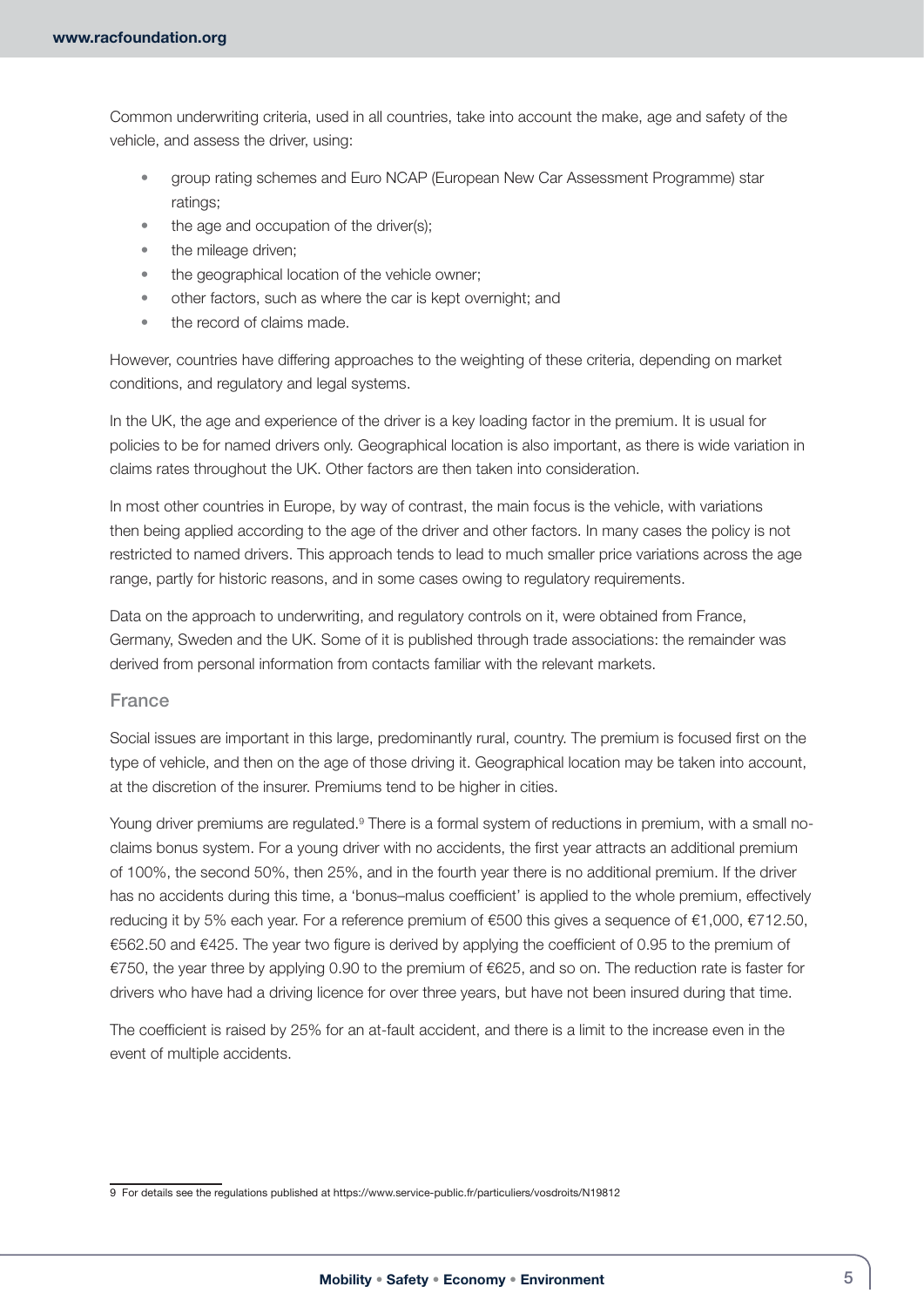### Germany

The main underwriting focus in Germany is the type of vehicle, followed by the age and experience of the driver. Companies operate through a relatively formalised system of discounts which depend on age, and the no-claims bonus system is important. When a vehicle is insured, if the youngest insured driver is less than 25 years of age, the premium is based on the youngest driver; if any are 25 or older, it is based on the oldest driver. From the age of 25 a 13% discount starts to apply, and this reaches 15% by 45, demonstrating the relative flatness of the price curve.10

#### Sweden

In Sweden, different underwriting approaches are taken by the mutual insurers and the publicly owned companies. Companies have extensive data, but the main factor in price variation is the vehicle. The mutual companies operate an almost entirely flat pricing structure – i.e. an equal price for all ages. In the rest of the market there is a small amount of variation: a theoretical figure given to the writer was a €500 premium for an experienced driver would be €650 for a young one. There is no system of no-claims discount: rather there is a small increase in premium in the event of a claim.

#### UK

The UK has developed a strongly risk-based approach to underwriting in all areas of general insurance. In the case of motor insurance, the main focus is on the driver (who usually has to be named on the policy), following which the type of vehicle, defined by a group rating system, is taken into account, and after this the physical location of the driver, his or her occupation, and the annual mileage driven. A system of noclaims discounts applies, which can rapidly reduce premiums. There are no regulatory limitations on the cost of insurance, or how it can change from year to year – the high risk associated with young drivers, and the higher cost of claims in some geographical locations, means that the differentials in pricing both between ages and in across different locations can be large.

Telematics products have enabled a much more accurate real-time calculation of the risk: this can lead to rewards for safe driving behaviour in terms of premium reductions – and, conversely, premium increases, or possibly cancellation of cover, for unsafe driving, even when there has been no accident. The price of all products can also vary depending on how much risk the driver carries: a large excess, will reduce a premium.

# **Competition**

### France

The market in France is dominated by a relatively small number of large companies (three companies have captured 48.7% of the market, and the top ten companies 88%), and nearly half the market is held by mutual insurers. Around one half of policies are sold through brokers, and much of the remainder direct through agents of the insurance companies.11 There are virtually no comparison websites, or telematics products. There is a tendency for customers to remain with their insurer for several years, and contracts must be held for one year.

<sup>10</sup> Information provided by the German Insurance Association, [www.gdv.de](http://www.gdv.de)

<sup>11</sup> Le marché de l'assurance automobile en 2015, La Fédération Française de l'Assurance (2015)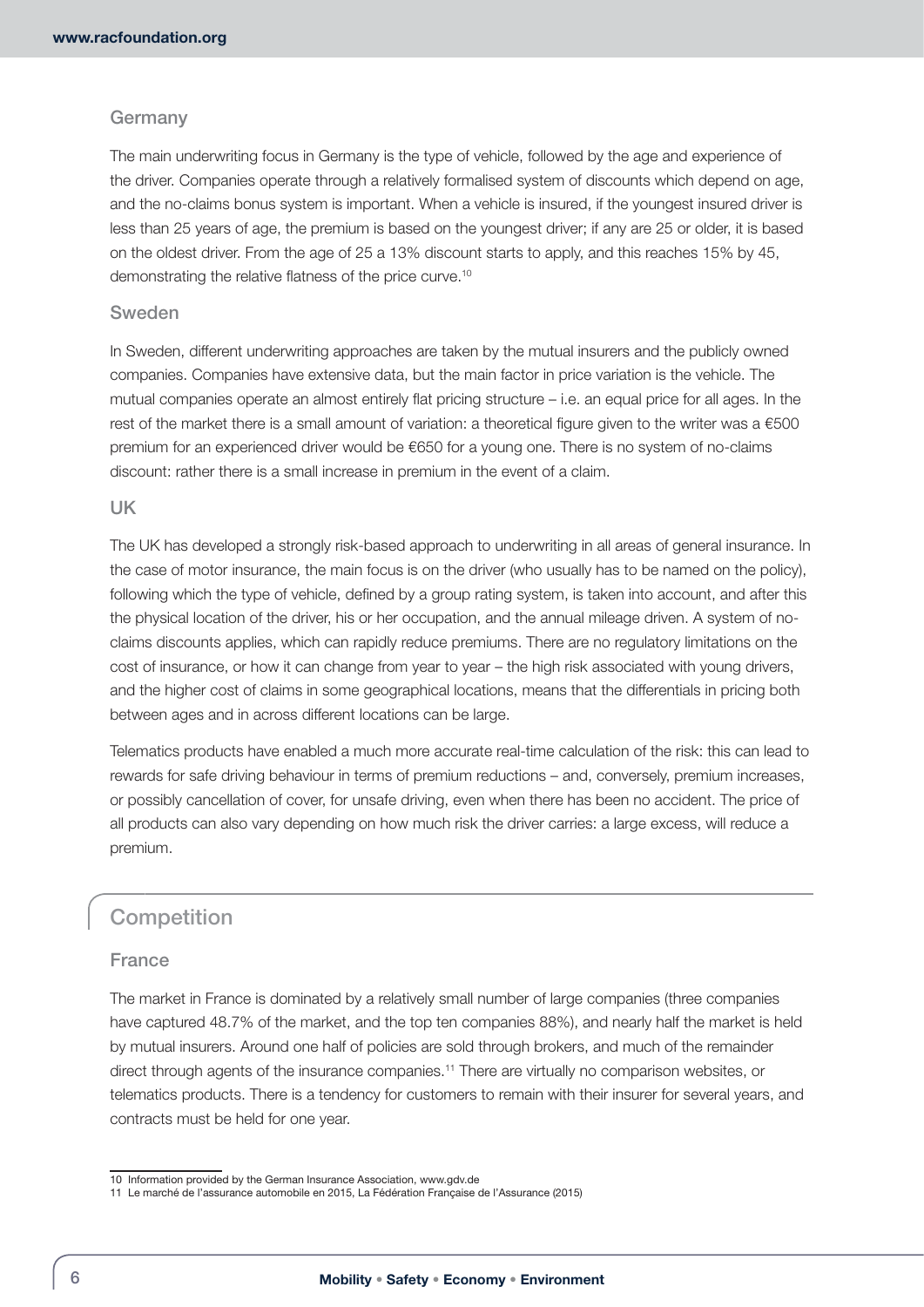### Germany

Germany has a competitive insurance market. The ten largest companies account for 69% of the market, and the top five comprise 47%. Distribution is as follows:

| <b>Distribution channel</b>         | <b>Share</b> |
|-------------------------------------|--------------|
| Direct from insurers                | 46.5%        |
| <b>Brokers</b>                      | $27.1\%$     |
| Comparison websites                 | 13.5%        |
| <b>Banks</b>                        | 5.6%         |
| Other companies (e.g. supermarkets) | 2.6%         |
| Other channels                      | $4.7\%$      |

There is a small telematics market.

#### Sweden

There are four main companies in the Swedish insurance market, of which two are mutuals. Most insurance is bought direct from the companies themselves. There are no comparison websites. The market is characterised by a high degree of loyalty, with some 99% of policies held for at least three years. There is a very small telematics sector.

#### UK

The UK has a highly competitive motor insurance market. Ten companies account for 70% of the market, and the top five account for some 50%.12 It is estimated that some 70% of new policies are bought online, usually through comparison websites. Brokers are active in the market, and frequently the quotes on comparison websites are from brokers, not insurers (a fact that is not always apparent to the customer). Many products are sold under the name of eg supermarket chains. The market is also characterised by new entrants, who have often rapidly gained market share. There is active encouragement by the regulator (the Financial Conduct Authority), and consumer commentators, for customers to shop around on renewal, to take advantage of introductory offers: around 75% of customers do so before either switching or remaining with their provider.

The competitive nature of the UK market has led to a wide variety of practices and approaches among insurers. As UK motor insurers have made underwriting losses in almost all of the last 20 years – i.e. total claims paid plus total expenses have exceeded total premium income – companies frequently include add-on products to help make a profit. These might include legal expenses insurance, roadside assistance, and replacement vehicle cover. Insurers also seek to focus on areas where they understand risk or can manage it more effectively; conversely, they may seek to avoid some areas altogether. They may do this by either not quoting in some areas, or for particular groups of drivers, or by putting out high quotes to squeeze out high-risk customers.

The telematics market for young drivers is rapidly expanding, with almost 750,000 policies in operation.<sup>13</sup> It is the largest telematics market for young drivers in Europe (Italy also has a large telematics market, but this is predominantly to enable the settling of liability claims and is not aimed at the young driver market).

<sup>12</sup> Competition and Markets Authority Report (2014). *Private Motor Insurance Market Investigation: Final report*. Accessed 24 May 2017 from [https://assets.publishing.service.gov.uk/media/5421c2ade5274a1314000001/Final\\_report.pdf;](https://assets.publishing.service.gov.uk/media/5421c2ade5274a1314000001/Final_report.pdf) figures also derived from Insurance Europe (2015). *European Motor Insurance Markets*.

<sup>13</sup> Information provided by the British Insurance Brokers' Association, [www.biba.org.uk](http://www.biba.org.uk)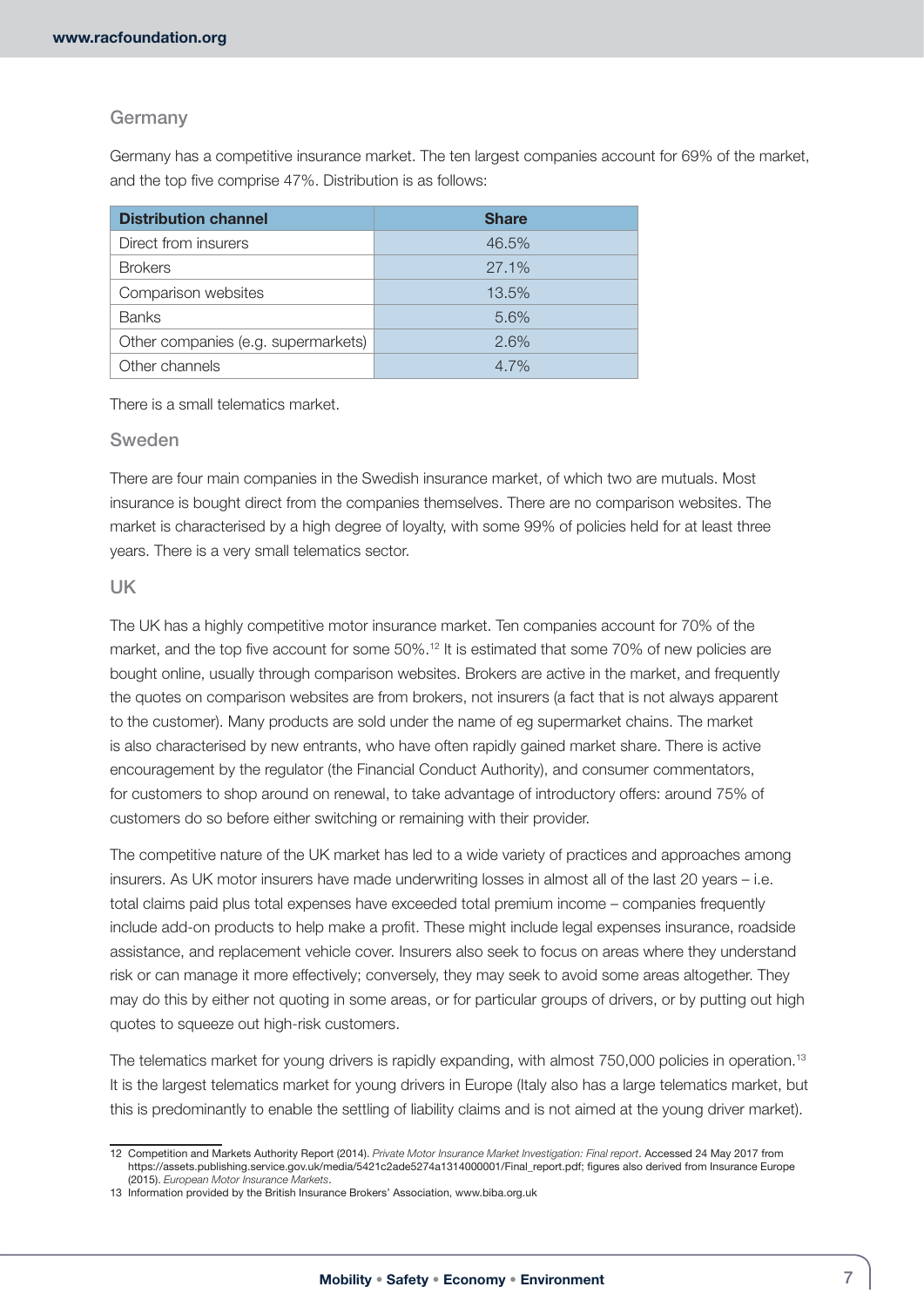There are a number of different types of telematics products on the market. The majority depend on the physical fitting, in the vehicle, of a black box. Others operate via apps on mobile phones. They typically measure speed, location, and events such as swift deceleration and harsh braking. This enables a highly accurate analysis of driver behaviour on a per-journey basis, and hence accurate risk pricing.

Some products operate on the basis of a low initial premium, with additional costs charged if there is evidence of poor driving behaviour: a given number of journeys with speeding, or frequent harsh braking, for example. Other products offer a relatively high initial premium, with discounts or features such as additional miles allowed for good driving behaviour. A few use a differential charging model, with higher costs for driving at riskier times, such as during the night. Most users of telematics products can access a dashboard on their computer or phone which shows how they have been driving. Some products are highly interventionist, with close monitoring of journeys and active engagement with customers. Some require a responsible adult to be named on the policy. Because of the nature of telematics products, the extent to which they are self-selecting – i.e. chosen by more cautious drivers, and/or their parents or guardians – and how much they actually lead to safer driving behaviour are matters of current discussion and research.

# Uninsured driving

The costs of claims from accidents caused by uninsured drivers are borne across the insured driving population. The amount of uninsured driving varies widely across different countries. The highest proportions are found in Italy (8%) and Spain (7%). In France, where it has only recently been calculated, it is up to 2%, and in Germany less than 1%. The UK figure of 4% represents an average cost to paying motorists of £30, and comparatively more for younger drivers.

# Personal injury claims

The cost of personal injury claims varies widely between countries. The largest determinant of variation is how much of the cost of medical and long-term care for large claims is borne by the state: this proportion is high in the Nordic countries, for example. It also depends on whether it is a court-based, mediated or tariff-based system, and the proportion of any award taken up by nursing care, foregone income, pain and suffering, and the like.

Compensation awards for major injuries – i.e. those which are life-changing and/or require lifetime care, and which may involve substantial loss of earnings – are made either on the basis of a lump sum award, or an annual amount payable until death, or a combination of both. Countries have differing approaches to how these are calculated, but what they have in common are processes by which there is an attempt to determine what lifetime needs are, and the financial arrangements needed to meet those needs, with the intended result being neither over or under compensation.

Common to the lump sum approach is the use of a discount rate to calculate the appropriate figure. The discount rate (known as the Ogden discount rate in the UK) is used to calculate the lump sum required to deliver the annual compensation to be paid to the claimant. Once a settlement has been reached determining that award, the lump sum is then calculated. The lower the discount rate, the higher the lump sum has to be. In the UK, the discount rate has recently changed from 2.5% to −0.75%, making it the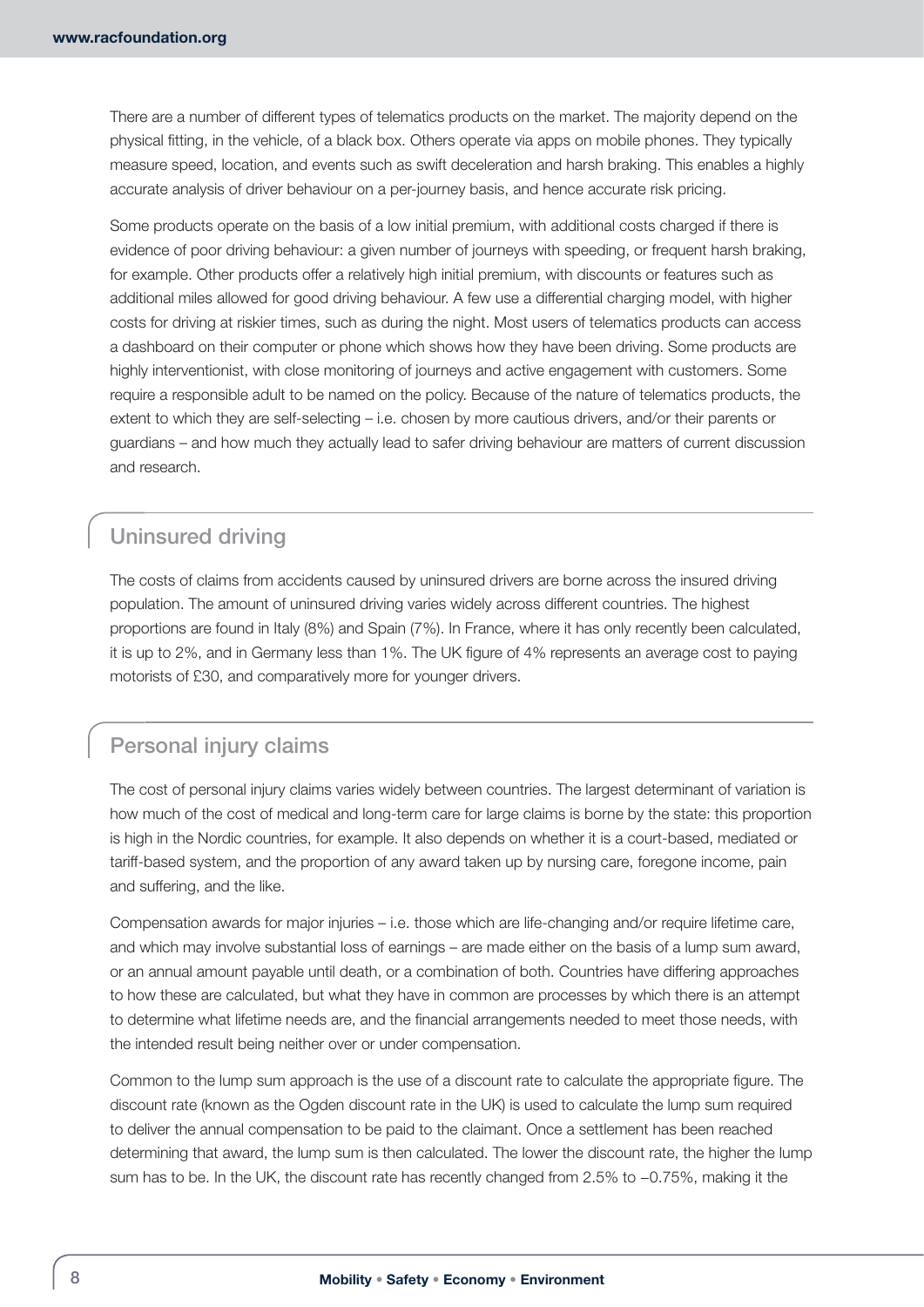only major country with a negative discount rate. The decision is based on the yields from index-linked government stock. The UK Government has set out the reasons as follows:14

"The effect of a change in the discount rate is so pronounced because of the working of the principles of compound interest on payments to be made over potentially very long periods. For example, if £100k is invested in a portfolio with an average annual real return of 2.5%, the portfolio will have a real value of £128k after ten years and £269k after 40 years. Invested in a portfolio with an average annual real return of minus 0.75%, the real value of the £100k will be £93k in ten years and £74k in 40 years. That is, a negative return (with respect to inflation) erodes the real value of the portfolio and the effect is greater the longer the term of the investment. This means that, if the investor needs £100k in 10 years, in real terms, he or she should invest £108k if (expecting) to invest in a portfolio with a minus 0.75% real return. If the investor needs £100k in 40 years, in real terms, he or she should invest £135k at the same real return. The difference in capital requirement is particularly pronounced in times of low interest rates."

The change in the discount rate has a major impact on the size of awards. The UK Government's own calculations for a young quadriplegic requiring £100,000 a year in care costs is that the lump sum award will increase from £5–6 million to £9 million – up to 60%. The UK Prudential Regulation Authority has estimated that overall claims costs could rise by £2 billion, i.e. an increase of around 20% on the 2015 motor claims figure of £10.4 billion. PricewaterhouseCoopers has estimated that average premiums will rise by £50–£75, with potential rises for young drivers of up to £1,000.15

The actual impact of the change is difficult to estimate at this stage, because of the effect on reinsurance rates. Reinsurance – where insurance companies themselves insure either against a book of policies or individual policies – is particularly sensitive to changes in personal injury awards. For example, if an insurance company reinsures all claims over £5 million, in the event of a £6 million claim the reinsurance company will pay £1 million; if there is a 10% increase in the cost of claims, that payment will increase to £1.6 million – a jump in costs to the reinsurance company of 60%, which it would have to recoup via higher reinsurance premiums on renewal or by increasing the £5 million ceiling. Large increases in lump sum awards as a result of the discount rate reduction will make this gearing effect more pronounced.

If an insurance company has to pay an annual sum for life, then it will have to make adequate provision in its reserves to do so. In the UK these are known as 'periodic payment orders'. Because of the uncertainty over the longevity of very seriously injured young people, and tight prudential rules, insurers have to reserve conservatively. This can lead to a much higher nominal claim cost than a lump sum, even though the money had not actually been paid. The increased cost of a periodic payment order will vary according to circumstance, and can depend on how much initial lump sum is needed for items requiring capital outlay, but it can increase a lump sum award by almost threefold. Courts tend to award periodic payment orders more frequently for younger people, and always do so for minors. The great majority of periodic payment orders in the UK have been paid by the Motor Insurers' Bureau, and for NHS claims; neither organisation needs to reserve for such claims, as they are funded on an ongoing basis by motor insurers and the taxpayer respectively.

<sup>14</sup> MOJ (Ministry of Justice) (2017). *The Personal Injury Discount Rate: How it should be set in future*. Accessed 24 May 2017 from [https://consult.](https://consult.justice.gov.uk/digital-communications/personal-injury-discount-rate/supporting_documents/discountrateconsultationpaper.pdf) [justice.gov.uk/digital-communications/personal-injury-discount-rate/supporting\\_documents/discountrateconsultationpaper.pdf](https://consult.justice.gov.uk/digital-communications/personal-injury-discount-rate/supporting_documents/discountrateconsultationpaper.pdf)

<sup>15</sup> PricewaterhouseCoopers (2017). *Ogden rate change: PwC comments on impacts for motor insurance pricing*. Press release, 27 February. Accessed 24 May 2017 from [http://pwc.blogs.com/press\\_room/2017/02/ogden-rate-change-pwc-comments-on-impacts-for-motor](http://pwc.blogs.com/press_room/2017/02/ogden-rate-change-pwc-comments-on-impacts-for-motor-insurance-pricing.html)[insurance-pricing.html](http://pwc.blogs.com/press_room/2017/02/ogden-rate-change-pwc-comments-on-impacts-for-motor-insurance-pricing.html)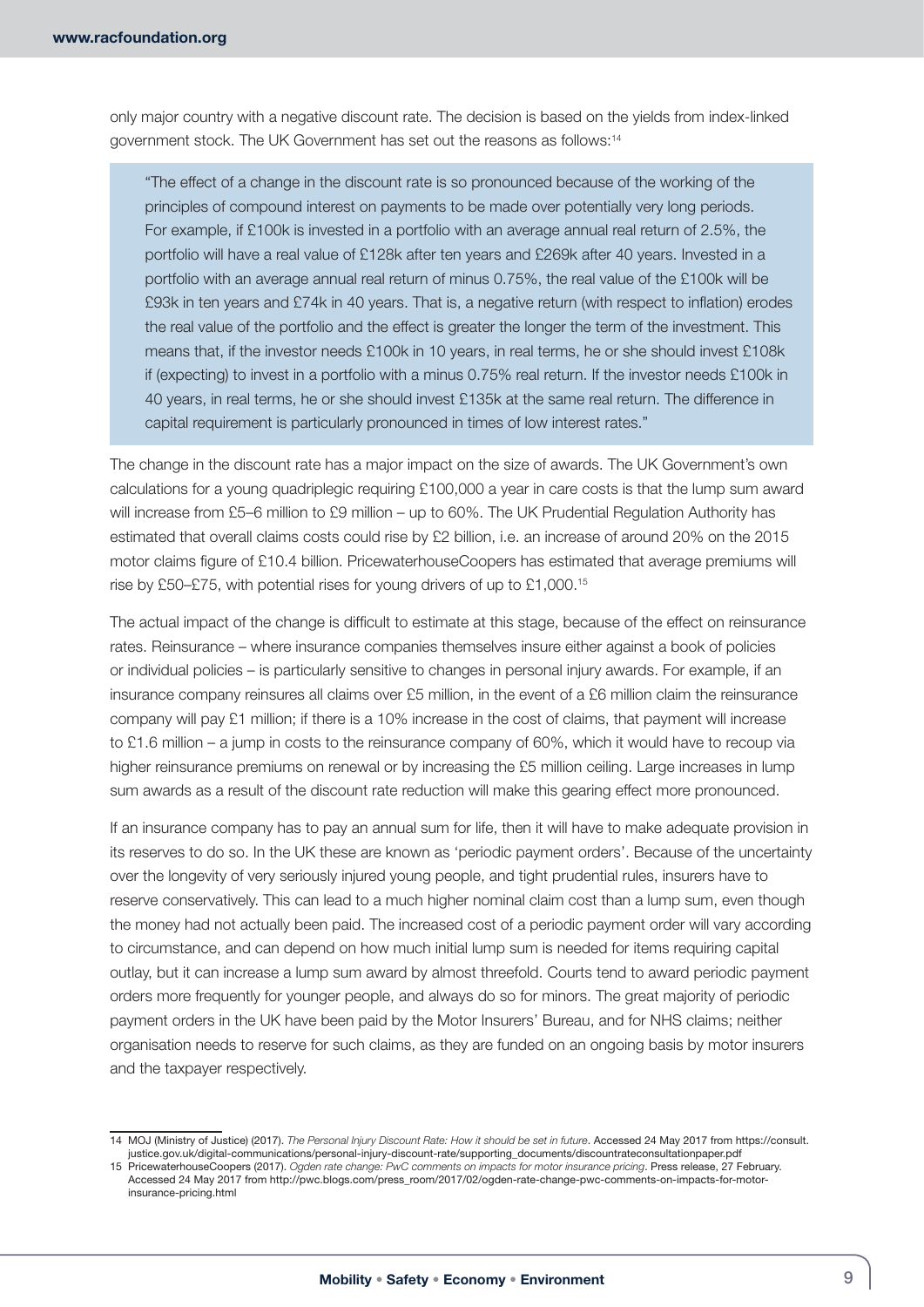The different approaches to the calculation of personal injury awards are listed in Appendix B.

Two reinsurance companies, Swiss Re and Gen Re, have carried out detailed modelling to determine compensation awards for accident scenarios in different European countries.

Swiss Re modelled catastrophic (quadriplegic) injuries to a 30-year-old male married, with two dependent children and a non-working partner. The awards were calculated as follows:16

| <b>Country</b> | Award (€m) |
|----------------|------------|
| France         | 8.0        |
| Germany        | 8.75       |
| Italy          | 3.0        |
| Netherlands    | 1.6        |
| Spain          | 1.75       |
| Sweden         | 0.8        |
| UK             | 14.5       |

Gen Re modelled catastrophic (quadriplegic) injuries to a 41-year-old male, married, with two dependent children and a non-working partner. The claims were calculated as follows:<sup>17</sup>

| <b>Country</b> | Award $(\epsilon m)$ |
|----------------|----------------------|
| France         | 6,114,590            |
| Germany        | 4,777,000            |
| Italy          | 3,059,160            |
| Spain          | 1,278,910            |
| UK             | 8,293,100            |

Gen Re did not carry out calculations for the Netherlands and Sweden.

The size of an award depends on a number of individual factors, but generally younger claimants will receive higher awards, because of the potentially longer term care costs.

As with the cost of premiums, the comparison of UK costs with other countries is dependent on the pound/euro exchange rate at the time the studies were carried out. However, even allowing for the currently weaker position of sterling, it can be seen that the UK awards are considerably higher than other countries.

#### Minor claims (whiplash)

Whiplash claims add costs to the UK system throughout the age range, of the order of 7–8%. In France, whiplash is minimal, standing at around 3%, with claims below a certain level not permitted. In Sweden, "it was a problem 12–14 years ago, but it went out of fashion".18 Germany has a system which categorises whiplash as first, second or third degree, each requiring objective criteria and proof. The UK is characterised by large numbers of claims management companies which actively encourage claims after even minor crashes.

<sup>16</sup> A series of factsheets entitled "Bodily injury landscape Europe" on the Swiss Re website, [www.swissre.com](http://www.swissre.com)

<sup>17</sup> General Reinsurance AG (2014). *A Comparison of Compensation for Personal Injury Claims in Europe*. Accessed 24 May 2017 from [http://](http://media.genre.com/documents/cfpc1401-en.pdf) [media.genre.com/documents/cfpc1401-en.pdf](http://media.genre.com/documents/cfpc1401-en.pdf)

<sup>18</sup> Personal communication to author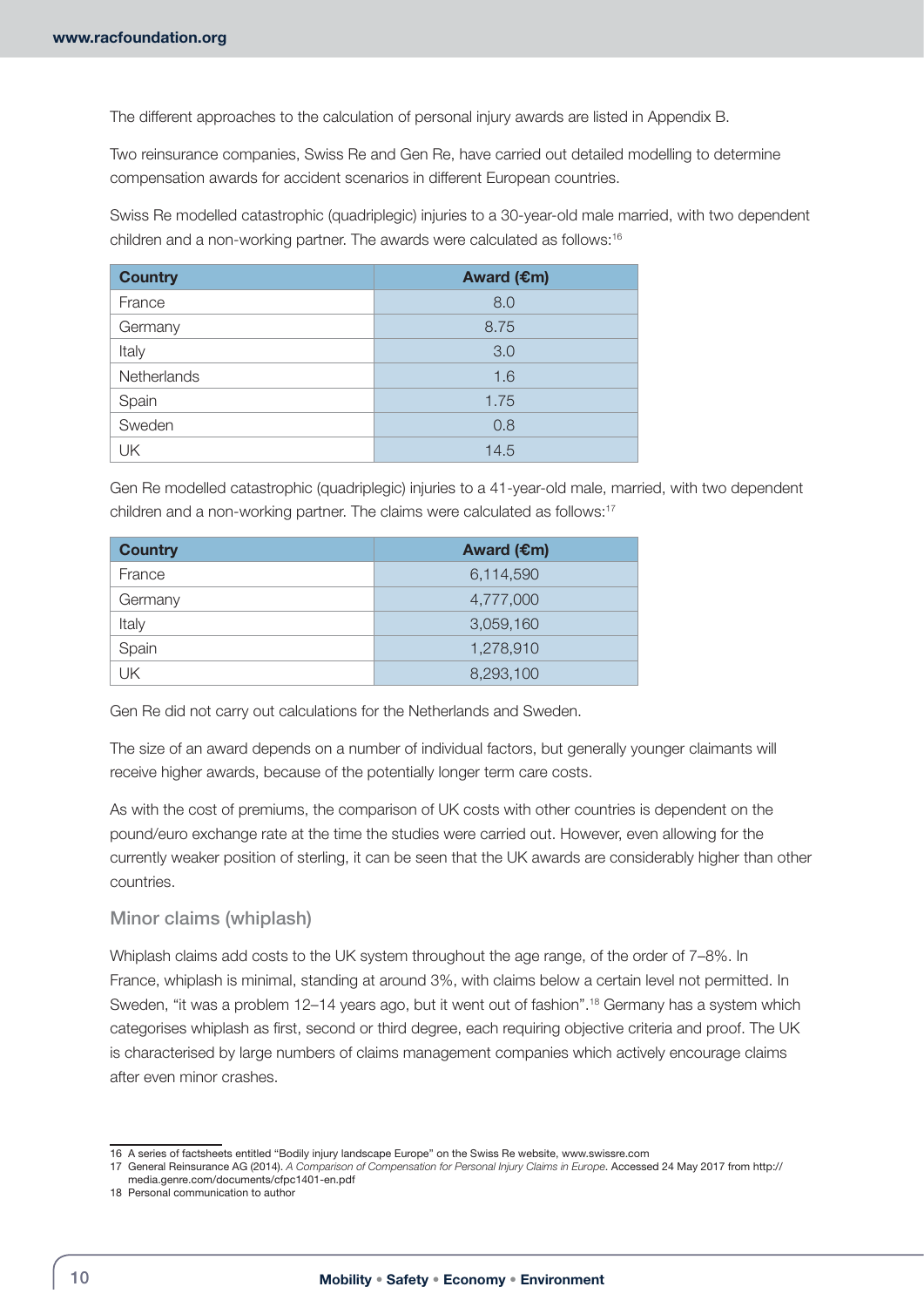The UK Government has announced measures designed to reduce the number and cost of road traffic accident (RTA)-related whiplash claims. These include introducing a fixed tariff approach for all claims with an injury duration of between 0 and 24 months; raising the small claims track limit (the limit below which legal costs are not recoverable by the claimant) for RTA injury claims to £5,000; and prohibiting the settling of whiplash claims without medical evidence. Once implemented in 2018, these reforms could potentially lower claims costs substantially: to take an example, the current average claim of £1,750 for a zero- to three-month injury will reduce to £225, and £3,100 for a ten- to twelve-month injury to £1,190, with a corresponding reduction in legal costs because of the raising of the small claims track limit.<sup>19</sup> The ABI has estimated a £40 average reduction in premiums, correspondingly greater for young drivers.

In conclusion, personal injury compensation costs are higher in the UK than all other mainland European countries, and in catastrophic injury cases can be markedly so.

# Road accident rates

Although the main costs for young driver claims are serious injuries (these account for 80% of young driver claims costs, according to ABI figures),<sup>20</sup> comparative data on injuries are not generally available, and there are currently no agreed definitions for different classes of injury.<sup>21</sup> Therefore, fatalities have to be used; it should be noted that these do not distinguish between young people fatalities caused by young drivers themselves, or other young RTA deaths. Nevertheless, they provide a broad indication of the exposure of 18- to 24-year-olds, even though the main costs of these claims for insurers derive from catastrophic injuries, not deaths.

In all European countries, young drivers are less safe than all other age groups. Across the EU, 15% of road deaths are 18- to 24-year-olds, although 18- to 24-year-olds represent only 8% of the general population.22 The percentage figures for 18- to 24-year-old fatalities by individual countries are as follows:

| <b>Country</b> | <b>Share of deaths</b> |
|----------------|------------------------|
| France         | 19%                    |
| Germany        | 15%                    |
| Italy          | 12%                    |
| Netherlands    | 17%                    |
| Spain          | 9%                     |
| Sweden         | 15%                    |
| UK             | 20%                    |

<sup>19</sup> MOJ (2017). *Part 1 of the Government Response to: Reforming the Soft Tissue Injury ('Whiplash') Claims Process: A consultation on arrangements concerning personal injury claims in England and Wales*. Accessed 24 May 2017 from [https://www.gov.uk/government/uploads/system/](https://www.gov.uk/government/uploads/system/uploads/attachment_data/file/593431/part-1-response-to-reforming-soft-tissue-injury-claims.pdf) [uploads/attachment\\_data/file/593431/part-1-response-to-reforming-soft-tissue-injury-claims.pdf](https://www.gov.uk/government/uploads/system/uploads/attachment_data/file/593431/part-1-response-to-reforming-soft-tissue-injury-claims.pdf)

<sup>20</sup> ABI (2012). *Improving the Safety of Young Drivers*. Accessed 24 May 2017 from [https://www.abi.org.uk/~/media/Files/Documents/Publications/](https://www.abi.org.uk/~/media/Files/Documents/Publications/Public/Migrated/Motor/ABI%20guide%20to%20improving%20the%20safety%20of%20young%20drivers.pdf) [Public/Migrated/Motor/ABI%20guide%20to%20improving%20the%20safety%20of%20young%20drivers.pdf](https://www.abi.org.uk/~/media/Files/Documents/Publications/Public/Migrated/Motor/ABI%20guide%20to%20improving%20the%20safety%20of%20young%20drivers.pdf)

<sup>21</sup> ETSC (European Transport Safety Council) (2016). *Reducing Casualties Involving Young Drivers and Riders in Europe*. Accessed 24 May 2017 from [http://etsc.eu/wp-content/uploads/2017\\_01\\_26\\_young\\_drivers\\_report.pdf](http://etsc.eu/wp-content/uploads/2017_01_26_young_drivers_report.pdf)

<sup>22</sup> European Commission (2015). *Traffic Safety Basic Facts 2015: Main figures*. Accessed 24 May 2017 from [https://ec.europa.eu/transport/](https://ec.europa.eu/transport/road_safety/sites/roadsafety/files/pdf/statistics/dacota/bfs2015_main_figures.pdf) [road\\_safety/sites/roadsafety/files/pdf/statistics/dacota/bfs2015\\_main\\_figures.pdf](https://ec.europa.eu/transport/road_safety/sites/roadsafety/files/pdf/statistics/dacota/bfs2015_main_figures.pdf)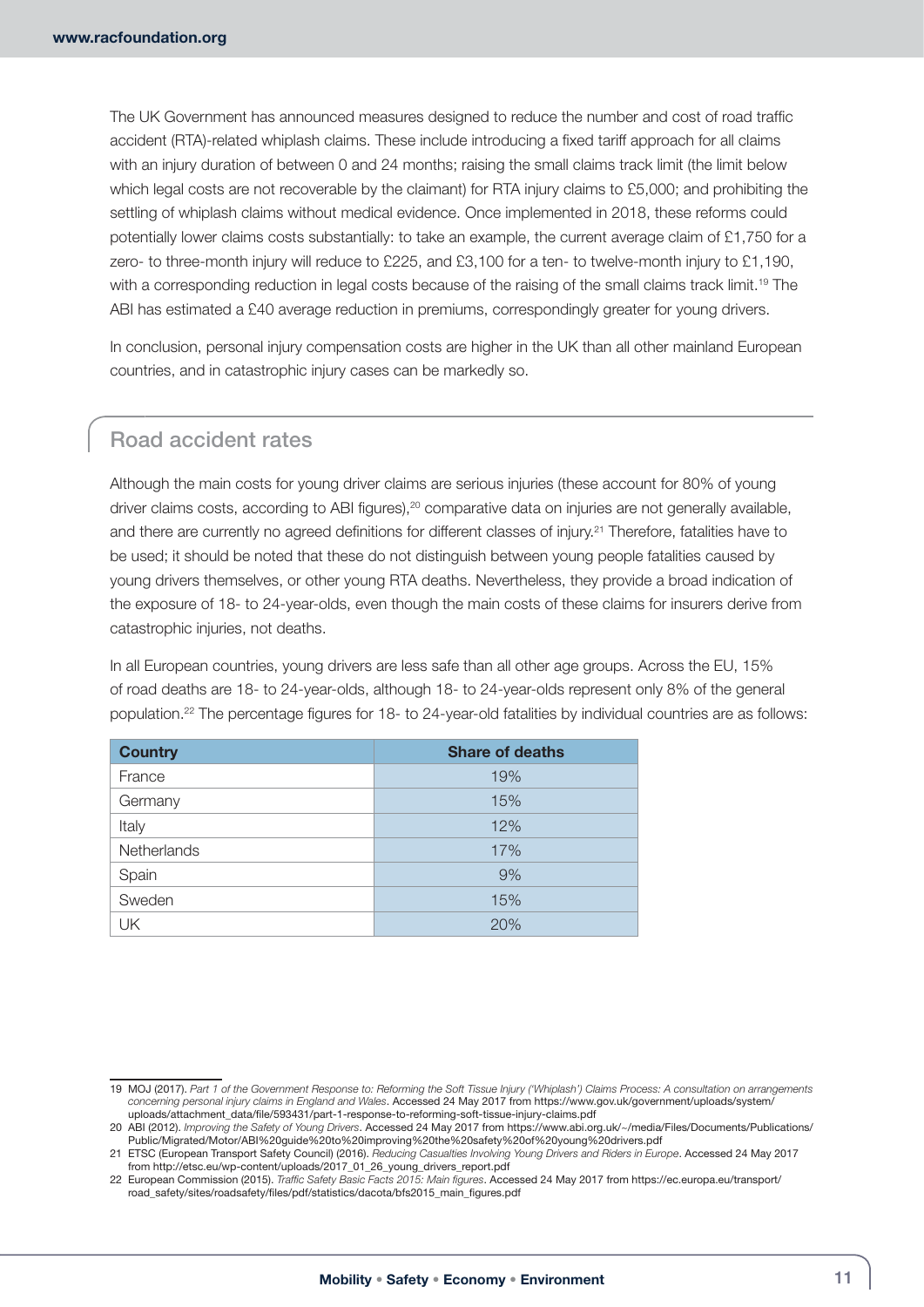If only the fatalities involving cars/taxis are used (i.e. excluding lorries, two-wheelers and pedestrians), the figures are as follows:

| <b>Country</b> | <b>Share of deaths</b> |
|----------------|------------------------|
| France         | 11.7%                  |
| Germany        | 10.2%                  |
| Italy          | 6.8%                   |
| Netherlands    | 10.3%                  |
| Spain          | 5.6%                   |
| Sweden         | 10.0%                  |
| UK             | 11.2%                  |

Since the UK is the only one of these countries with a 17–year driving age, the percentage figure of young driver deaths is probably higher. The ABI notes that drivers aged 17–19 make up 1.5% of licence holders but are involved in 9% of serious and fatal crashes.<sup>23</sup> Many of these involve several passengers in one vehicle. The lower figures for Spain and Italy may be accounted for by the higher number of powered two-wheelers driven by younger people.

Recent (2016) work by the Transport Research Laboratory, *Understanding the Strengths and Weaknesses of Britain's Road Safety Performance*24 also addresses the difficulty of the data. It concludes that:

"18- to 24-year-olds are at more risk of being killed on the road in most countries than the average person. However, this difference in risk per head is proportionally larger on British roads than on the roads of most other EU countries, including those in the Netherlands, Sweden and Denmark."

The report goes on to say:

"Although countries within the EU use a common definition for road deaths, there are many differences in the way in which other measures related to road safety are measured. These differences include not only the classifications of non-fatal road injuries, but also the ways in which exposure data are collected and classified…

Subsequently, it is very challenging to compare the road safety records of different countries meaningfully and to understand the reasons for differences and similarities reliably. For example, the number of road casualties is sensitive to the distances travelled by pedestrians and pedal cyclists yet the standard way in which these distances are measured appears to vary by country; this means that apparent differences in vulnerable road user casualty rates may not reflect genuine differences in safety."

It can be concluded, therefore, that as a group, young drivers in the UK represent a greater risk, as a proportion of the entire driving population, than is the case in many other European countries, even though UK road accident rates are among the lowest in Europe.

<sup>23</sup> ABI (2016). Lifting the Bonnet on Car Insurance: What your premium pays for - the cost of motor insurance explained. Accessed 25 May 2017 from [https://www.abi.org.uk/~/media/Files/Documents/Publications/Public/2016/Motor/Lifting%20the%20bonnet%20on%20car%20](https://www.abi.org.uk/~/media/Files/Documents/Publications/Public/2016/Motor/Lifting%20the%20bonnet%20on%20car%20insurance.pdf) [insurance.pdf](https://www.abi.org.uk/~/media/Files/Documents/Publications/Public/2016/Motor/Lifting%20the%20bonnet%20on%20car%20insurance.pdf)

<sup>24</sup> Lawton, B. & Fordham, C. (2016). *Understanding the Strengths and Weaknesses of Britain's Road Safety Performance*. PPR796. Transport Research Laboratory. Accessed 25 May 2017 from [www.pacts.org.uk/wp-content/uploads/sites/2/PPR796-Understanding-the-Strengths](http://www.pacts.org.uk/wp-content/uploads/sites/2/PPR796-Understanding-the-Strengths-and-Weaknesses-of-Britains-Road-Safety-Performance.pdf)[and-Weaknesses-of-Britains-Road-Safety-Performance.pdf](http://www.pacts.org.uk/wp-content/uploads/sites/2/PPR796-Understanding-the-Strengths-and-Weaknesses-of-Britains-Road-Safety-Performance.pdf)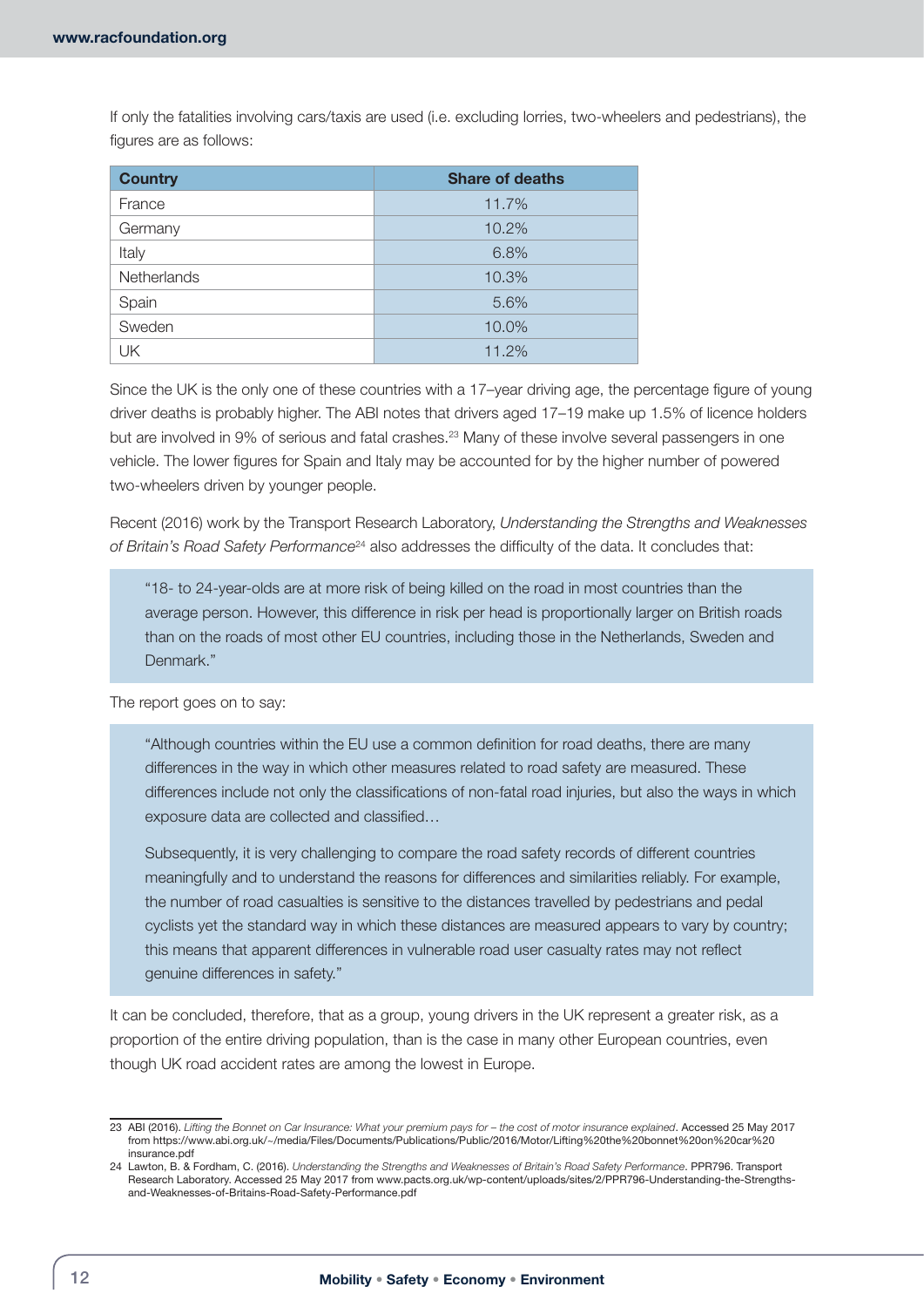# Appendix A

# Average Car Insurance Premiums

## 2013 figures: euros

Data derived from Insurance Europe and European Commission publications already cited, and the Swedish Transport Agency.

| <b>France</b>                 |                       |
|-------------------------------|-----------------------|
| Gross written premium         | 19,820 million        |
| of which third party          | 37%                   |
| Population/vehicles per 1,000 | 65,579 million/722    |
| Licensed vehicles             | 47.34 million         |
| Tax                           | 17%                   |
| <b>Average premium</b>        | 490 (net of tax: 419) |

| <b>Germany</b>                |                       |
|-------------------------------|-----------------------|
| Gross written premium         | 23,260 million        |
| of which third party          | 60%                   |
| Population/vehicles per 1,000 | 82,021 million/649    |
| Licensed vehicles             | 53.23 million         |
| Tax                           | 19%                   |
| <b>Average premium</b>        | 520 (net of tax: 437) |

| <b>Italy</b>                  |                       |
|-------------------------------|-----------------------|
| Gross written premium         | 18,644 million        |
| of which third party          | 87%                   |
| Population/vehicles per 1,000 | 59,685 million/856    |
| Licensed vehicles             | 51.0 million          |
| Tax                           | 13.5%                 |
| <b>Average premium</b>        | 416 (net of tax: 366) |

| <b>Netherlands</b>            |                       |
|-------------------------------|-----------------------|
| Gross written premium         | 4,375 million         |
| of which third party          | 52%                   |
| Population/vehicles per 1,000 | 16,780 million/573    |
| Licensed vehicles             | 9.62 million          |
| Tax                           | 21%                   |
| <b>Average premium</b>        | 550 (net of tax: 455) |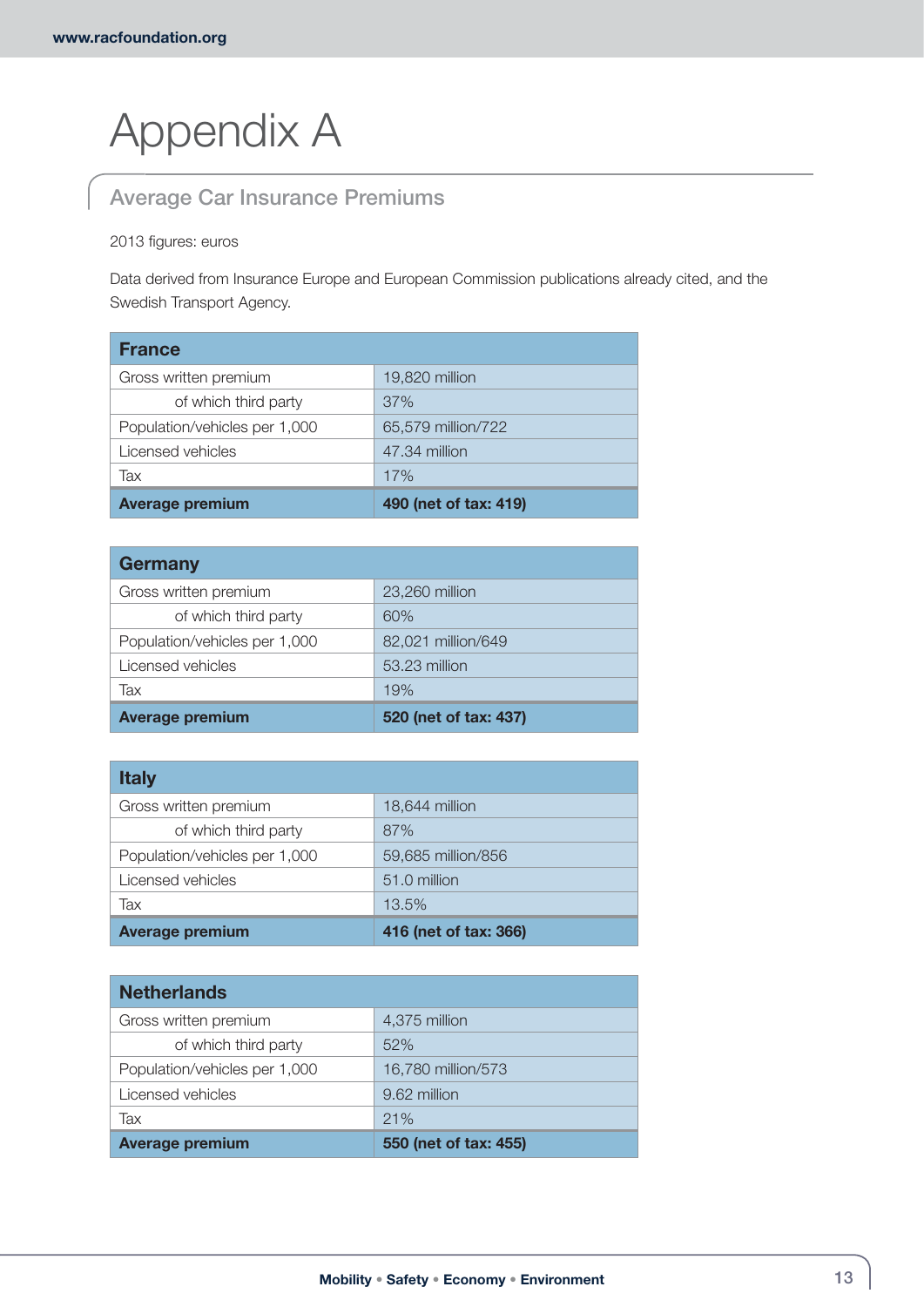| <b>Spain</b>                  |                       |
|-------------------------------|-----------------------|
| Gross written premium         | 9,833 million         |
| of which third party          | 53%                   |
| Population/vehicles per 1,000 | 46,728 million/615    |
| Licensed vehicles             | 28.73 million         |
| Tax                           | 8%                    |
| <b>Average premium</b>        | 370 (net of tax: 342) |

| <b>Sweden</b>                 |                                                                                    |
|-------------------------------|------------------------------------------------------------------------------------|
| Gross written premium         | 2,634 million                                                                      |
| of which third party          | no data, although drivers tend to switch to<br>third party as their cars get older |
| Population/vehicles per 1,000 | 9,556 million/597                                                                  |
| Licensed vehicles             | 5.7 million                                                                        |
| Tax                           | 32%                                                                                |
| <b>Average premium</b>        | 610 (net of tax: 462)                                                              |

# Appendix B

# Personal Injury Compensation Systems (Large Claims)

# France

Compensation is determined by the use of tables, prepared by individual courts or groups of courts. Although not based in law, this system, the *Rapport Dintilhac* (2005) – also called the Dintilhac Nomenclature – describes claims in a consistent manner, adopted by French courts and claims handling practice.<sup>25</sup> Settlements may be lump sum or annuity based. Care costs constitute 54.27% of the claim.

# Germany

Damages are decided by the courts, with precedents and guidelines. Care costs constitute 45.38% of the claim.

# Italy

Tables are published by the Milan Regional Court, and include guidelines for compensation. They are periodically revised to take account of case law, although there is judicial discretion to vary from the table's figures by up to 25%. Care costs constitute 18% of the claim.

# **Netherlands**

Most cases in the Netherlands are settled out of court. Medical expenses are set out, but to a certain extent are provided by the local authorities and the state (the same is true of loss of earnings calculations), which is why awards are relatively low compared with other countries. Nevertheless, care costs are over 50% of awards.

<sup>25</sup> pages 40–42 of <http://www.ladocumentationfrancaise.fr/var/storage/rapports-publics/174000190.pdf>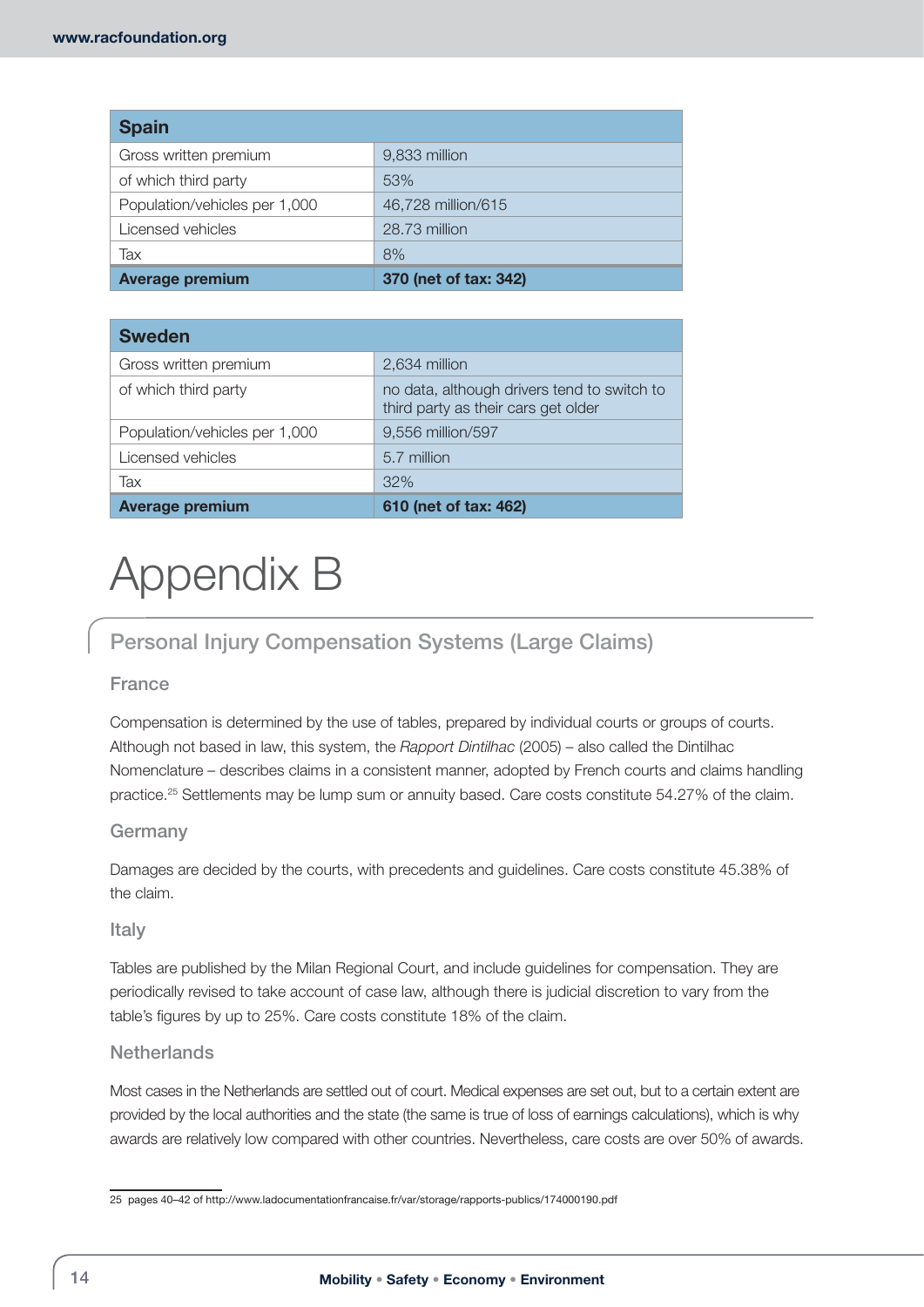### Spain

The *Baremo* system uses a table-based compensation approach, which is legally binding. An extensive and far-reaching reform of the system, which was established in 1995, was carried out in 2016. The new system is much more comprehensive and complex than its predecessor<sup>26</sup>. The exact assessment of the claim is carried out by medical experts. The care cost component is 29%.

## Sweden

Compensation in Sweden is determined by the Traffic Board and is paid on an annuity basis. The social security system pays for medical expenses, rehabilitation, and loss of income. Over 50% of claims go towards care costs, but for the above reasons, these are low. Thus payments are standardised.

#### UK

The UK system is tort-based, although not all claims are settled in court. Damages awarded are decided by precedent, although they are guided by the Ogden tables, which are actuarial comparisons of injury and death.27 A large proportion (72.69%) of the claim costs are care costs.

One factor in the UK is whether the claim is settled on a lump sum basis, or via a periodic payment order. The size of a lump sum is based on an annual award, using a discount rate to calculate the appropriate size of the sum to generate the return. The current rate is  $-0.75%$ , having reduced from 2.5% on 20 March 2017 – a change which had an immediate effect on all claims, not just claims incurred after that date. This will increase the size of the lump sum awards substantially, and this in turn is likely to lead to an increase in premiums for all drivers, but particularly impacting young drivers. A periodic payment order is where a lifetime sum, which can be reviewed, is paid to the claimant. In the case of minors, periodic payment orders are invariably made. Where they are awarded for minors and young people, the uncertainty about longevity means that insurers reserve cautiously, which can sharply increase the capital cost of the claim.

<sup>26</sup> <http://www.genre.com/knowledge/publications/cmint16-2-en.html>

<sup>27</sup> Government Actuary's Department (2011). *Actuarial Tables with Explanatory Notes for Use in Personal Injury and Fatal Accident Cases: Seventh edition*. The Stationery Office. Accessed 25 May 2017 from [https://www.gov.uk/government/uploads/system/uploads/attachment\\_data/](https://www.gov.uk/government/uploads/system/uploads/attachment_data/file/245859/ogden_tables_7th_edition.pdf) [file/245859/ogden\\_tables\\_7th\\_edition.pdf](https://www.gov.uk/government/uploads/system/uploads/attachment_data/file/245859/ogden_tables_7th_edition.pdf)